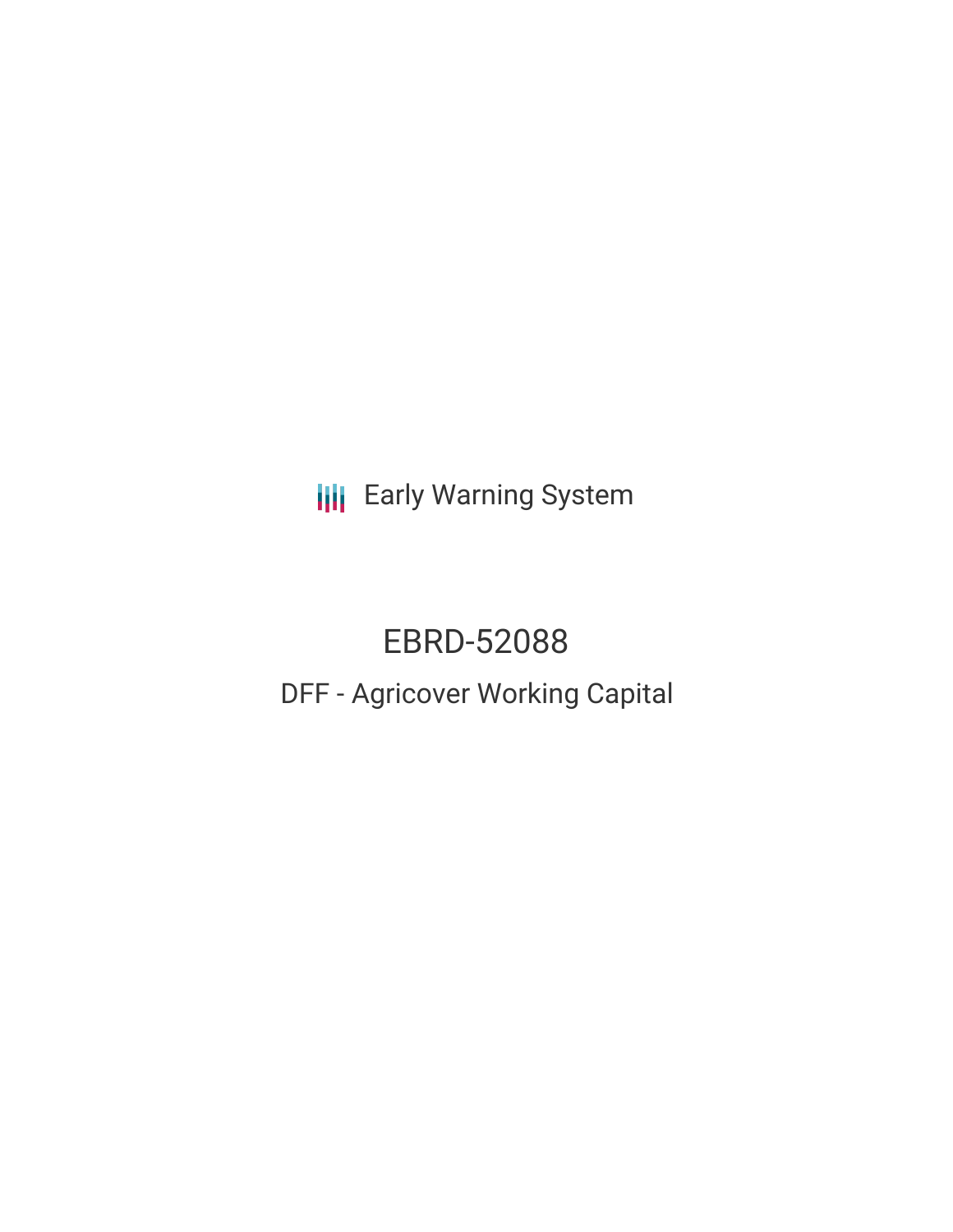

## **Quick Facts**

| <b>Countries</b>              | Romania                                                 |
|-------------------------------|---------------------------------------------------------|
| <b>Financial Institutions</b> | European Bank for Reconstruction and Development (EBRD) |
| <b>Status</b>                 | Approved                                                |
| <b>Bank Risk Rating</b>       | B                                                       |
| <b>Voting Date</b>            | 2020-06-16                                              |
| <b>Borrower</b>               | <b>AGRICOVER SA</b>                                     |
| <b>Sectors</b>                | Agriculture and Forestry                                |
| <b>Investment Type(s)</b>     | Loan                                                    |
| <b>Loan Amount (USD)</b>      | $$11.22$ million                                        |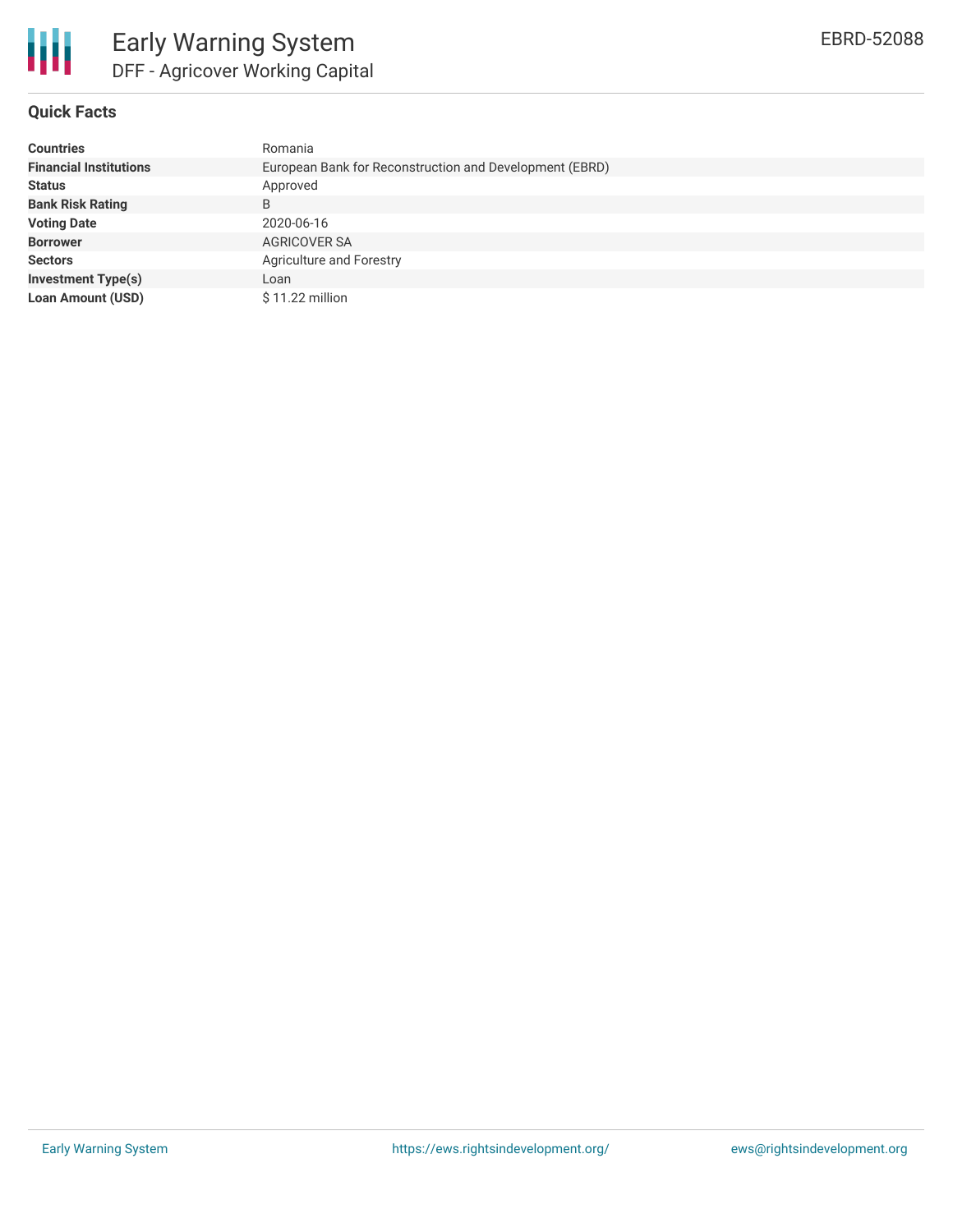

## **Project Description**

The project will support a private sector company in the agribusiness sector in Romania. It will enable Agricover SA, a distributor of agricultural technologies, to continue its growth strategy and finance potentially higher working capital needs triggered by the Covid-19 crisis.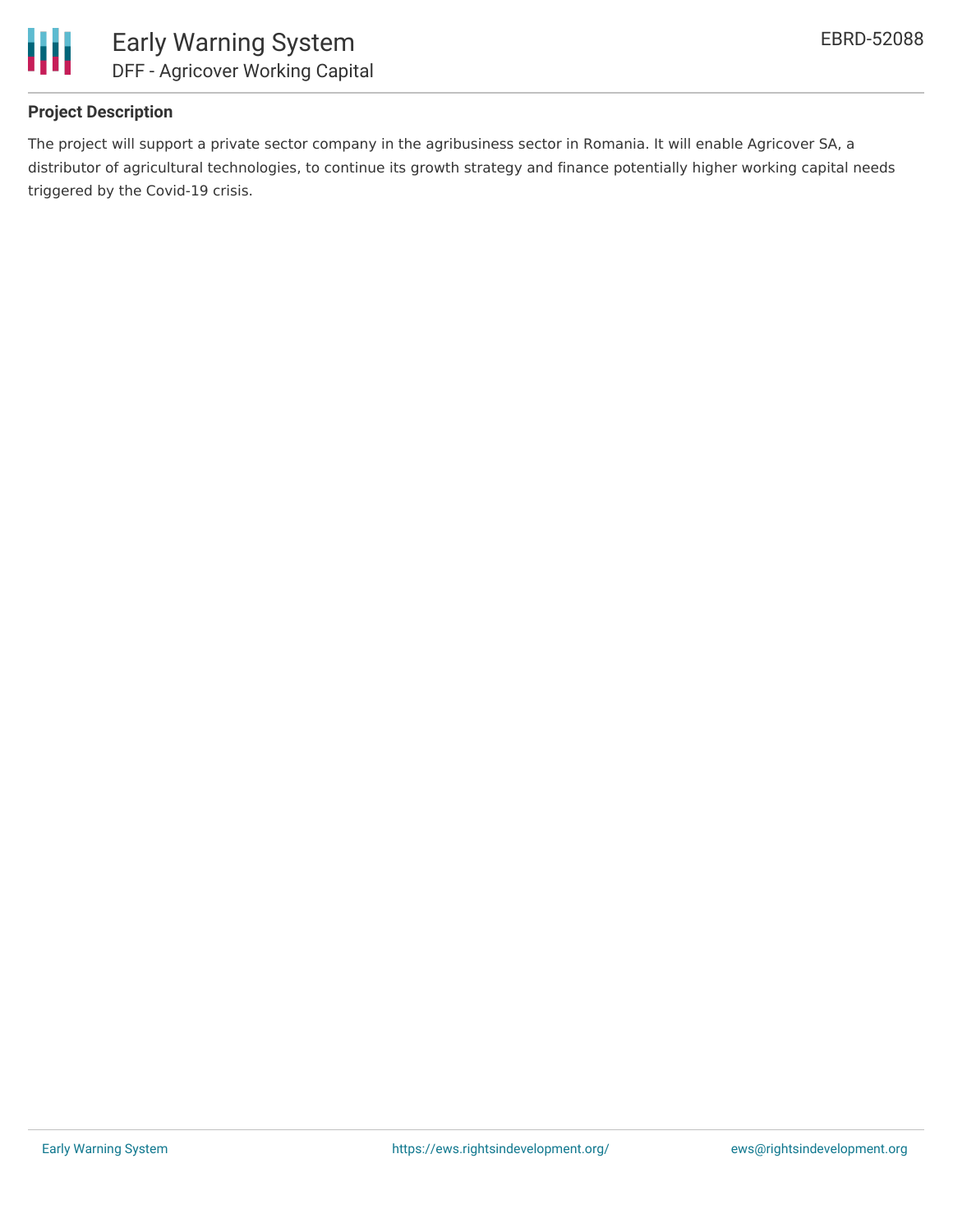

## **Investment Description**

European Bank for Reconstruction and Development (EBRD)